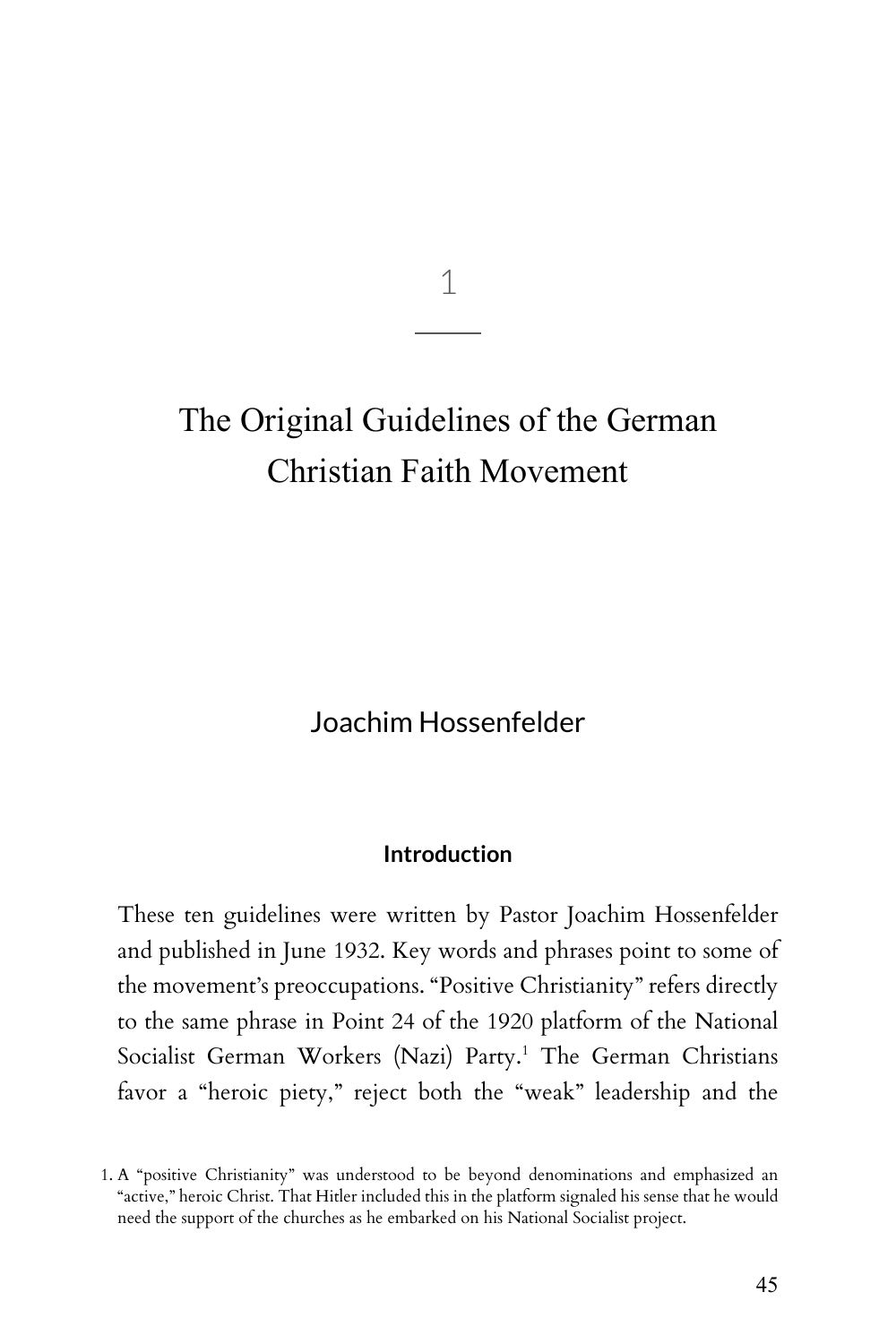"parliamentarianism" of the church as it is presently configured, and dedicate themselves to the battle against Marxism. The guidelines spell out the movement's conviction that "race, ethnicity [*Volkstum*]*,* and nation" are "orders of life given and entrusted to us by God." The movement opposes "race-mixing," the "mission to the Jews," and both pacifism and "internationalism." In every important respect this self-identified Christian movement resonates with and reflects all the important commitments favored by the National Socialists.

The following year the movement's guidelines were revised; a slightly muted text left out all references to Jews and Judaism.<sup>2</sup>

<sup>2.</sup> Find the revised guidelines translated as part of Arnold Dannenmann's *The History of the German Christian Faith Movement*, pp. 121ff in this volume.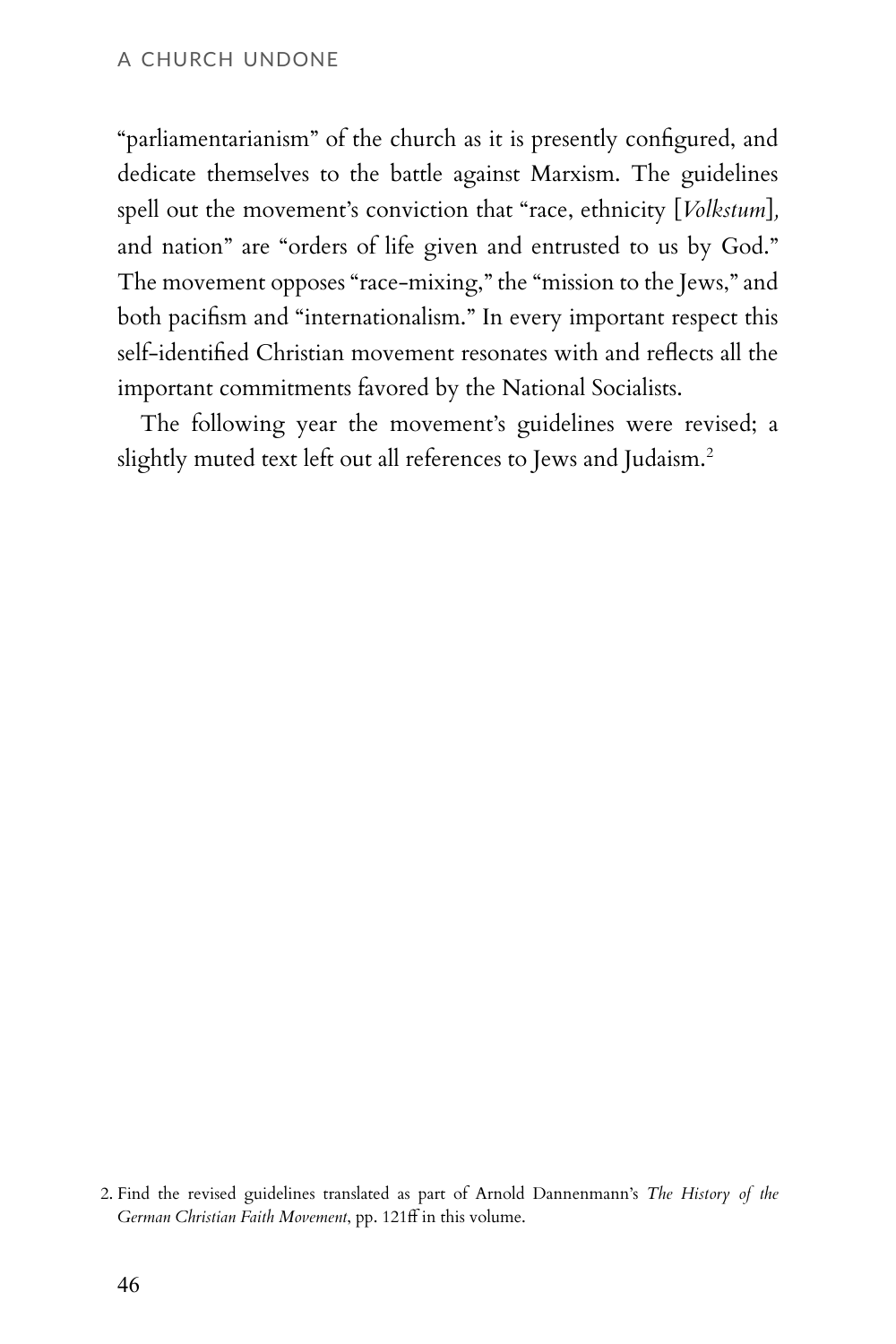|               | C)                      |
|---------------|-------------------------|
|               |                         |
| Gebtlinien    | han 641 and awakamaanna |
|               |                         |
| ;;;;;;<br>Si. |                         |

iterungen. Wir vermiffen bei defem Kircheivertrag des irauende<br>Wagnis auf Gott und die Gendung der Rirche. Der Weg ins Reich<br>Gottes geht durch Rampf, Kreug und Opfer, nicht durch fallchen

und anvertraute Lebensordnungen, für deren Erhaltung au lorgen<br>uns Goltes Gefeß ift. Daher ift der Raffamermilfälung aufgegen. sutreten. Die deutsche Augere Mission ruft auf Grund ihrer Erfahrung dem deutfchen Bolte (eit langem zu: "Halte deine Kaffe<br>rein" und (agt uns, daß der Chriftusglaube die Raffe nicht zerftört, Wir fehen in der recht verftandenen Inneren Miffion das lebendige LabChriftentum, das aber nach unferer Auffaljung nicht im bioßen<br>Mitleid, fondern im Gehorjam gegen Gottes Billen und im Dant

ondern vertieft und heiligt.

8

Wir fehen in Raffe, Bolkstum und Ration uns von Gott geschenkte

Frieden.

 $\mathbf{r}$ 

"Deutsche Christen" ner ontmosinensnämn

- Diefe Richtlinien wollen allen gläubigen deutschen Menfohen Wege<br>und Fele zeigen, wie fie zu einer Reuochnung der Kirche fommen.<br>Diefe Richtlinien wollen weder ein Glaudensbefenntnis fein oder erfehen, noch an den Betenninisgrundlagen der evangelijchen Kirche find ein Lebensbetenntnis. ä rütteln.  $\overline{1}$
- Wir tämpfen für einen Zufammenfchuß der im "Deutfchen Evan-<br>gelichen Kirchenbund" zufammengefaßten 29 Richen zu einer evan-<br>gelichen Reicheftrche und martchieren unter dem Ruf und Ziel:  $\mathbf{a}$ 
	- Um Chriftus und fein Wort gelchart,<br>Nach innen reich und vielgeftaltig, Rach außen eins und geistgewaltig.
		- Ein jeder Chrift nach Ruf und Art!"

gegen Chili Ferussaid wurst. Bishes Mitteld if "Mohladigen" ett" und wird zur Lieschliche Lett" und wird zur Liescheidscher Gewiffen, and der Steine Letter and Steine Letter and Steine Letter and Steine Letter and Steine L

Innere Miffion darf teinesfalls zur Entartung unferes Voltes beitragen. Sie hat fich im übrigen von wirtfchaftlichen Abenteuern<br>fernzuhalten und darf nicht zum Krämer werden. In der Judenmiffion feben wir eine fcwere Gefahr für wier Bolkstun. Sie ist das Eingangstor fremden Blutes in unjeren Bolks gung. Wir lehnen die Judenmiffion in Deutschtend ab, jolange die Juden von Stehten das Steatsbürgerrecht defigen und damit die Gefahr der Raffenveilskierung und Bajtardierung besteht. Die Seitge Schrift<br>weiß auch etwas zu lagen von heiligen Jorn und fich verfagenber<br>Stebe. Insbejondere ift die Ehrishleibung zwifgen Deutfchen und

förper. Sie hat neben der Aufzeren Miffion teine Dafeinsberechti-

ය

Wit wollen eine evangelijche Kirche, die im Bolfstum wurzelf, und<br>lehnen den Geift eines chriftlichen Weltbürgertums ab. Wir wollen dié aus dielem Geift entfpringenden verderblichen Erfcheinungen wie<br>Paglismus, Internationale, Freimaureetum ufw. durch den Glauben an untere von Goit betohlene völtliche Sendung überwinden. Die<br>Zugehörigfeit eines evangelichen Geifilichen zur Freimaurerloge ift

Biebe. Insbefondere<br>Juden zu verbieten.

d

zum Sammeln und bilden in großen Linten die Richtung für eine<br>commende evangeliche Reichslirche, die unter Mahrung confefionellen Diefe zehn Puntte der Glaubensbewegung "Deutsche Christen" rufen

ftatthaft.

nicht

Friedens die Kräfte unteres reformatorlichen Glaubens zum Belten des<br>deutlchen Boltes entwickeln wird.<br>Deutlchen Boltes entwickeln wird.

- (Rach Getbel.)
- Chriften deutscher Art. Die Zeit des Parstamentarissenus hat füll über-<br>Lebt, auch in der Kitche. Kitchenspalitische Barteian hoben leinen<br>Lobardien deutschen den Kitchensoff, au verden, und nichten den<br>Lobardien deutschen Die Bifte "Deutsche Ghriften" will teine terchenpolitische Partei in<br>dem bisher üblichen Sinne fein. Sie wendet fich an alle evangelischen **Wolfes** ift. ക്
- Wir flehen auf dem Boden des pofitiven Chriftentums. Wir betennen uns zu einem bejahenden artgemäßen Christusglauben, wie er deutichem Luthergeift und heldlicher Frömmigkeit entspricht.
- Bitr wollen dos wiederrwoche deutsche Zebenegelfisi in unterer<br>Sin der Geschichte der Bitrachen der Bitrachen der Schweizer der Schweizer der Schweizer der Schweizer der Sc<br>der Strate in these Zeitung fisch als au ichnock den politischen Parteien dieser Mächte einen Kitchenvertrag geschieden.<br>|chloffen, Wir wolten, daß unfere Kitche in dem Entfichungstampf religions- und polisfeindlichen Gie barf nicht abseits stehen oder gar von den Befreiungskänpfern abrüden. Wit verlangen eine Abänderung des Kirchenvertrages (politische Kiaujel) und Kampf gegen den religions- und volksfeindlichen<br>Marzismus und feine chriftlich-fozialen Schleppenitäger aller Schat-Sein ober Nichtfein unferes Boltes an der Spite fämpft. fatolfen.<br>um Sein o s. ő.
- 6

Figure 1. German text of "Guidelines of the German Christian Faith Movement"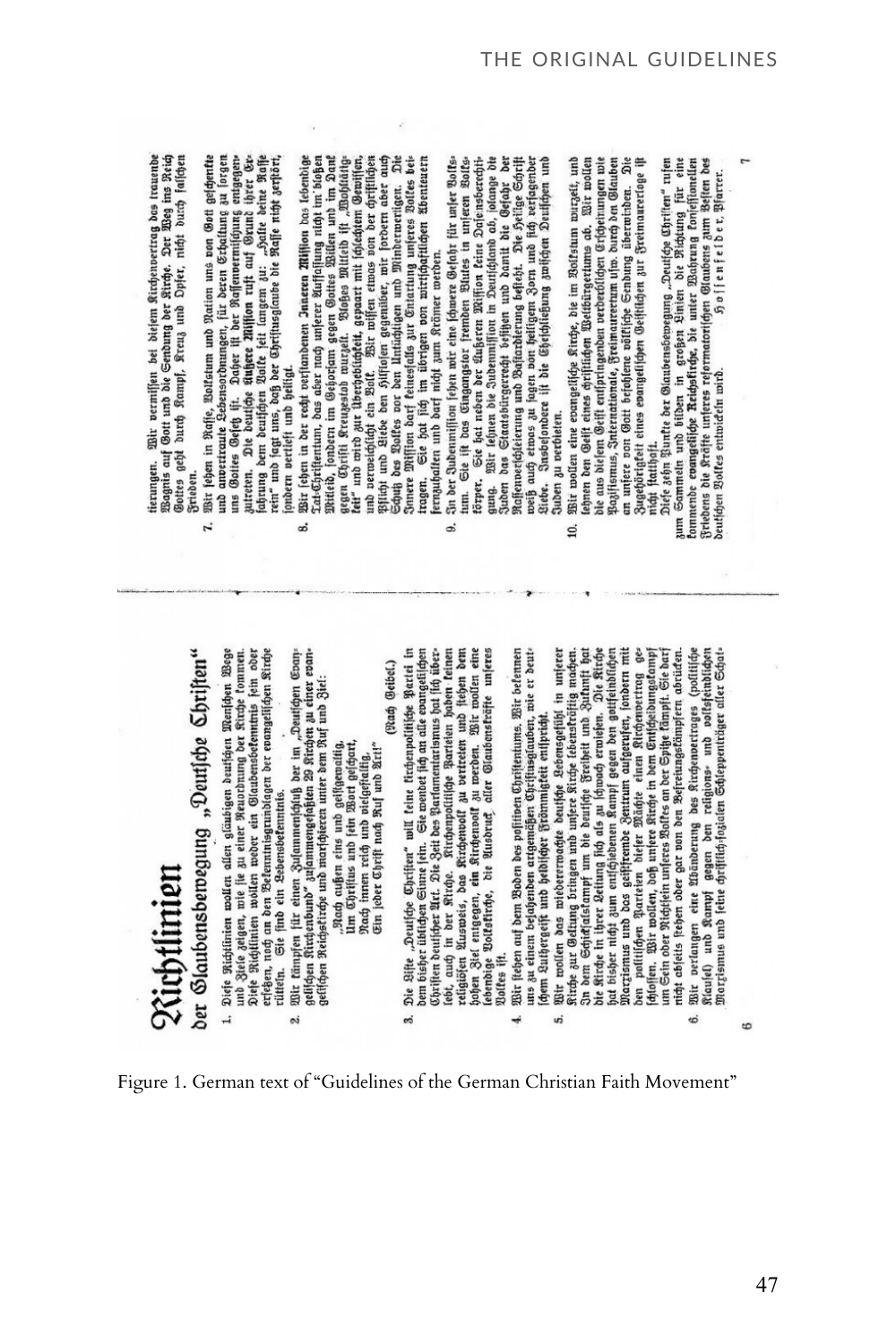### **The Original Guidelines of the German Christian Faith Movement**  $(1932)^3$

### Joachim Hossenfelder

- 1. These principles are intended to show all faithful Germans the path and the goals that will lead them to a new church order. These principles are not intended to be or to replace a confession of faith, nor are they meant to undermine the confessional foundations of the Protestant [*evangelische*] Church.<sup>4</sup> They are a confession of life.
- 2. We are fighting to achieve an integration of the twenty-nine constituent churches of the "German Evangelical Church Association" into one National Protestant Church [*evangelische Reichskirche*], and we march under the slogan and goal:

Externally, one and strong in spirit, gathered around Christ and his Word, internally, rich and diverse, each Christian according to individual calling and style.

3. The name "German Christians" does not connote an ecclesiastical political party as known heretofore. It addresses itself to all Protestant Christians who are Germans. The era of parliamentarianism is over, in the church as well. The parties associated with various churches do not have the religious credentials to represent the people of the church; in fact, they

<sup>3.</sup> From Deutsche Christen (Nationalkirchliche Einung), *Handbook of the German Christians* [*Handbuch der Deutschen Christen*], 2nd ed. (Berlin-Charlottenburg, 1933). The *Handbook* in its entirety appears on pp. 163ff in this volume.

<sup>4.</sup> The German word *evangelisch* can be translated "evangelical." While in the American context this word has come to connote a particular kind of Protestant, in the German context it usually means "Protestant" in contrast to "Catholic." The German Protestant Church [*Deutsche Evangelische Kirche*] would have comprised regional Lutheran, Reformed, and United (Reformed and Lutheran) churches.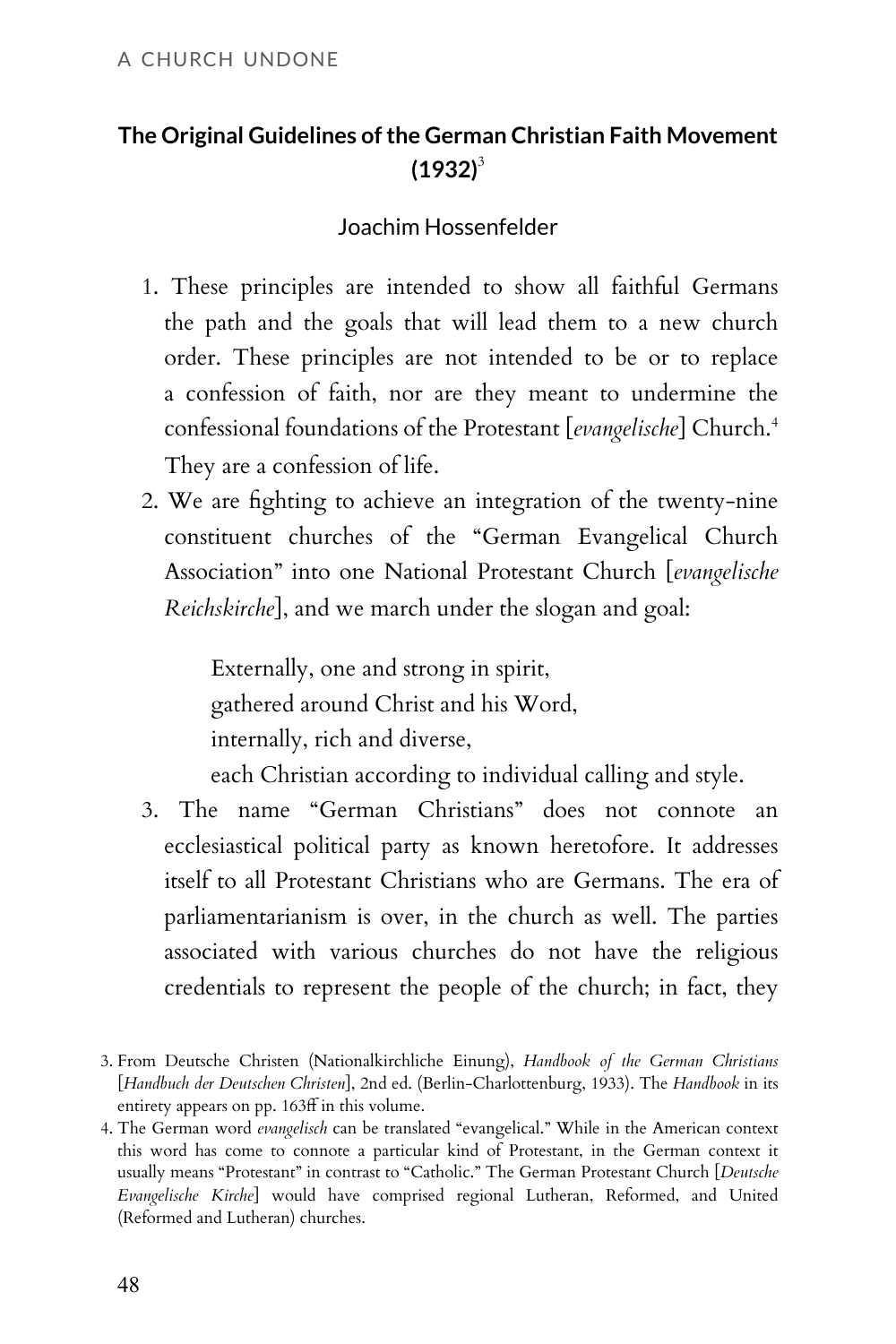stand in the way of the noble goal of our becoming a churchly people. We want a vigorous people's church [*Volkskirche*], one that expresses the power of our faith.

- 4. We stand on the ground of positive Christianity.<sup>5</sup> We confess an affirmative faith in Christ, one suited to a truly German Lutheran spirit and heroic piety.
- 5. We want to bring to our church the reawakened German sense of life and to revitalize our church. In the fateful struggle for German freedom and our future, the leadership of the church has proven to be too weak. Up to this point the church has not risen to the challenge of a determined struggle against godless Marxism and the Center Party, so alien to our spirit [*geistfremd*<sup>6</sup> ]; instead, it has made a compact with the political parties of these powers. We want our church to be front and center in the battle that will decide the life or death of our people*.* The church may not stand on the sidelines or dissociate itself from those who are fighting for freedom.
- 6. We demand a revision of the political clauses of this church compact, as well as a battle against irreligious and anti-*Volk* Marxism and its Christian-Socialist minions of every stripe. We do not see in this present church compact a daring confidence in God and in the church's mission. The path to the Kingdom of God leads through struggle, cross, and sacrifice, not through a false peace.
- 7. We recognize in race, ethnicity [*Volkstum*], and nation orders of life given and entrusted to us by God, who has commanded us
- 5. A phrase that appears in the 1920 platform of the NSDAP, written by Hitler. The phrase means more or less, and with intentional vagueness, "an affirmative faith in Christ, one suited to [*gemäss*] the German Lutheran spirit and heroic piety."
- 6. In its National Socialist usage the common German word *fremd* [strange, foreign, peculiar, alien to]—together with whatever other word it was attached to (in this case *Geist*, having to do with the spiritual dimension)—generally meant "un-German," hostile, or inferior, connotations not ordinarily associated with the word itself.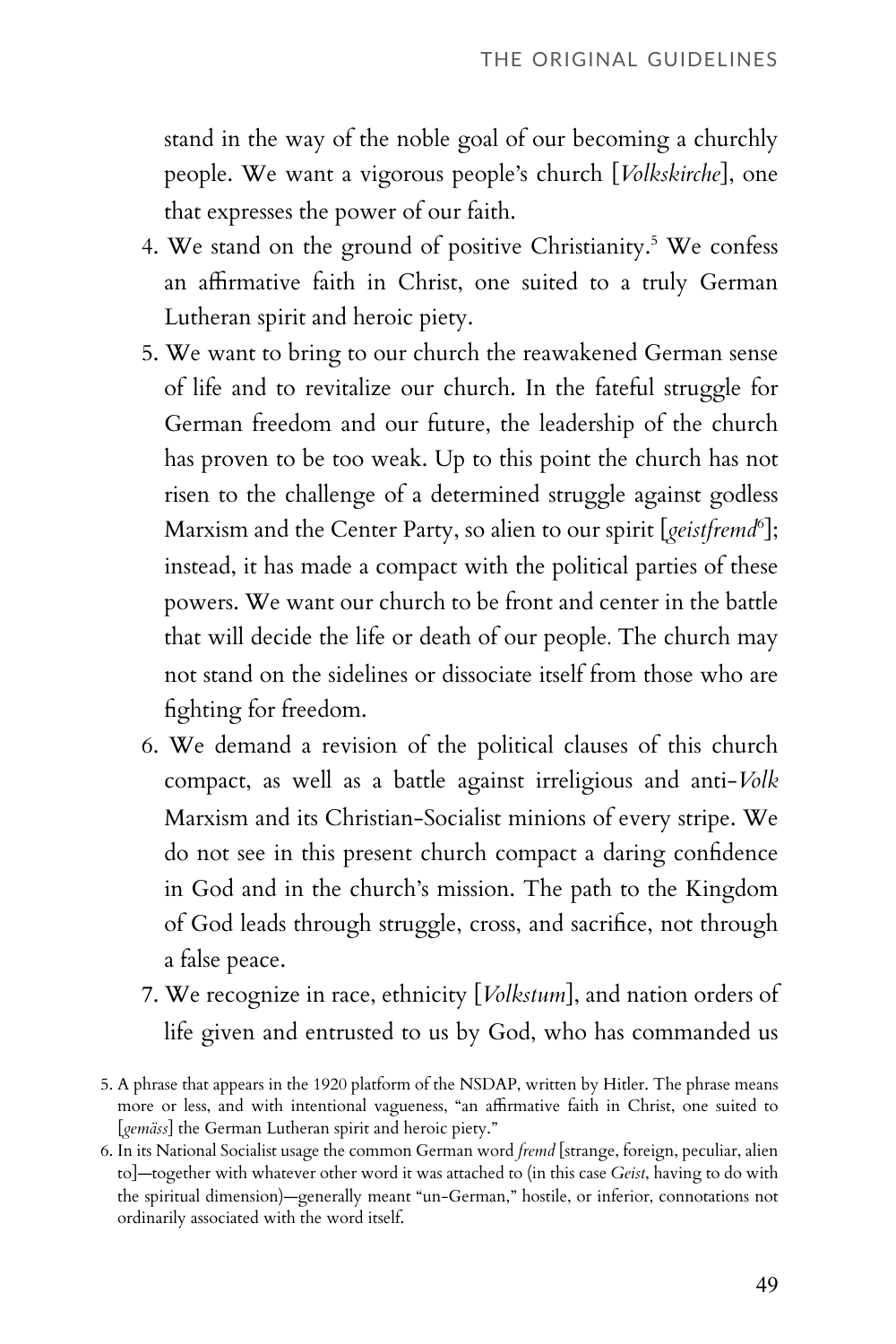to preserve them. For this reason race-mixing must be opposed. Based on its experience, the German foreign mission has long admonished the German people: "Keep your race pure!" and tells us that faith in Christ does not destroy race, but rather deepens and sanctifies it.

- 8. We see in Home Mission, rightly conceived, a living, active Christianity that, in our view, is rooted not in mere compassion but rather in obedience to God's will and gratitude for Christ's death on the cross. Mere compassion is charity, which leads to arrogance coupled with a guilty conscience that makes a people soft. We are conscious of Christian duty toward and love for the helpless, but we also demand that the people be protected from those who are inept and inferior. The Home Mission must in no way contribute to the degeneration of our people. Furthermore, it should avoid economic adventures and must not become a shopkeeper.<sup>7</sup>
- 9. In the mission to the Jews we see great danger to our people. It is the point at which foreign blood enters the body of our people. There is no justification for its existing alongside the foreign mission. We reject the mission to the Jews as long as Jews have citizenship, which brings with it the danger of raceblurring and race-bastardizing. Holy Scripture speaks both of holy wrath and of self-denying love. It is especially important to prohibit marriages between Germans and Jews.
- 10. We want a Protestant church with its roots in the people, and we reject the spirit of a Christian cosmopolitanism. Through our faith in the ethno-national [*völkisch*] mission God has commanded us to carry out, we want to overcome all the

<sup>7.</sup> The admonition not to become "shopkeepers" [*Krämer*] as it is used here is a not-very-subtle reminder to avoid the appearance of any socio-economic association with Jews, who were often categorized disparagingly as "shopkeepers."